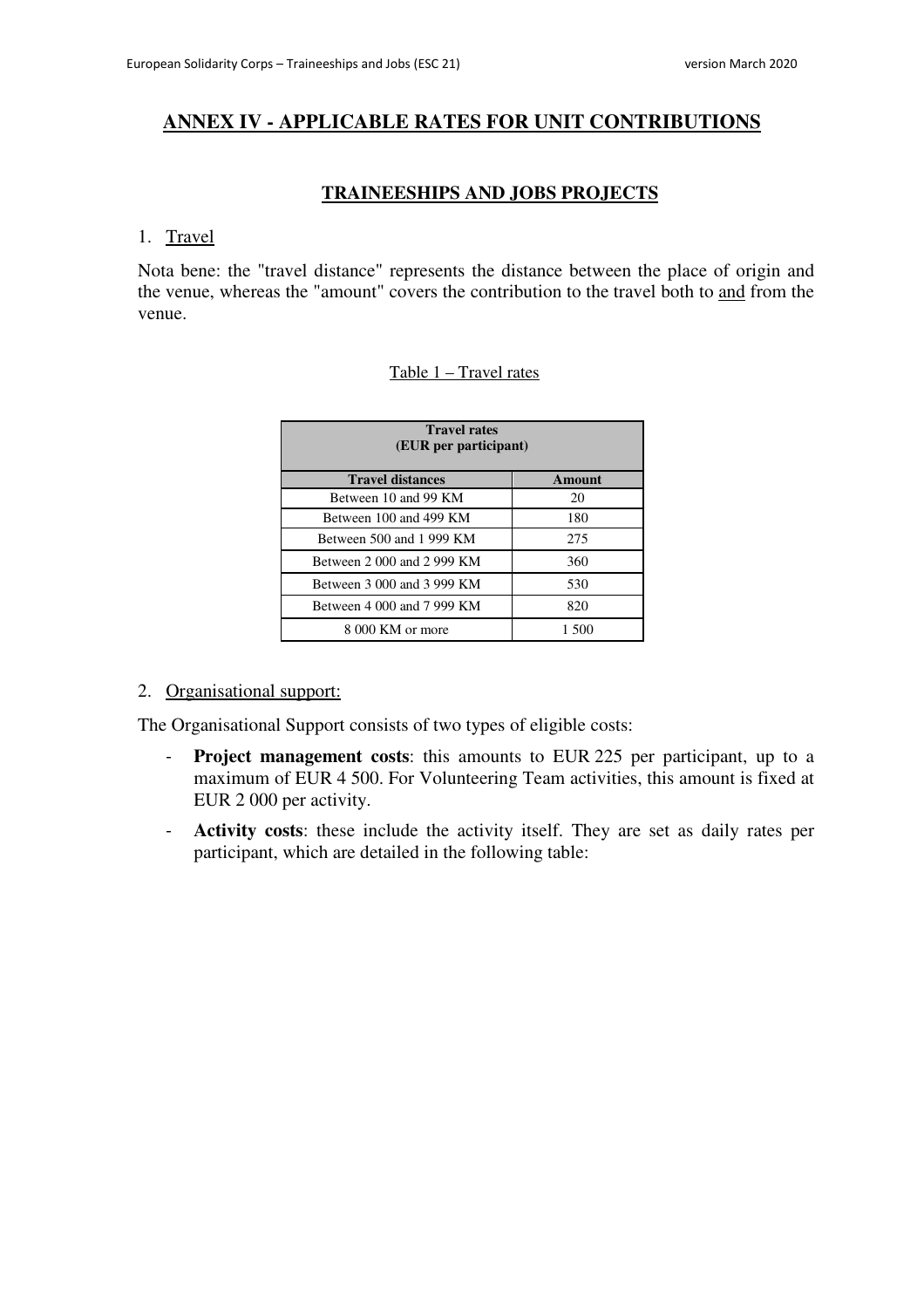# Table 2 – Organisational Support – Activity Costs

|                                     | <b>Organisational Support - Activity Costs</b><br>(EUR per day) |                              |
|-------------------------------------|-----------------------------------------------------------------|------------------------------|
|                                     | Volunteering                                                    | <b>Traineeships and Jobs</b> |
| Austria                             | 24                                                              | 8                            |
| <b>Belgium</b>                      | 27                                                              | 9                            |
| <b>Bulgaria</b>                     | 18                                                              | 6                            |
| Croatia                             | 20                                                              | $\tau$                       |
| <b>Cyprus</b>                       | 22                                                              | $\tau$                       |
| <b>Czech Republic</b>               | 18                                                              | 6                            |
| <b>Denmark</b>                      | 27                                                              | $\boldsymbol{9}$             |
| <b>Estonia</b>                      | 19                                                              | 6                            |
| <b>Finland</b>                      | 27                                                              | $\boldsymbol{9}$             |
| <b>France</b>                       | 21                                                              | $\tau$                       |
| <b>Germany</b>                      | 24                                                              | $\,$ 8 $\,$                  |
| Greece                              | 22                                                              | $\tau$                       |
| <b>Hungary</b>                      | 18                                                              | 6                            |
| <b>Ireland</b>                      | 27                                                              | 9                            |
| <b>Italy</b>                        | 22                                                              | $\overline{7}$               |
| Latvia                              | 20                                                              | $\tau$                       |
| Lithuania                           | 19                                                              | 6                            |
| Luxembourg                          | 27                                                              | 9                            |
| <b>Malta</b>                        | 23                                                              | $\,8\,$                      |
| <b>Netherlands</b>                  | 27                                                              | $\boldsymbol{9}$             |
| <b>Poland</b>                       | 19                                                              | 6                            |
| Portugal                            | 21                                                              | $\tau$                       |
| Romania                             | 18                                                              | 6                            |
| Slovakia                            | 20                                                              | 7                            |
| Slovenia                            | 21                                                              | $\overline{7}$               |
| <b>Spain</b>                        | 19                                                              | $\sqrt{6}$                   |
| <b>Sweden</b>                       | 27                                                              | 9                            |
| <b>United Kingdom</b>               | 27                                                              | 9                            |
| North Macedonia                     | 16                                                              | $\rm N/A$                    |
| <b>Iceland</b>                      | 27                                                              | $\rm N/A$                    |
| Liechtenstein                       | 25                                                              | $\rm N/A$                    |
| <b>Norway</b>                       | $27\,$                                                          | $\rm N/A$                    |
| <b>Turkey</b>                       | $18\,$                                                          | $\rm N/A$                    |
| Partner country neighbouring the EU | 16                                                              | $\rm N/A$                    |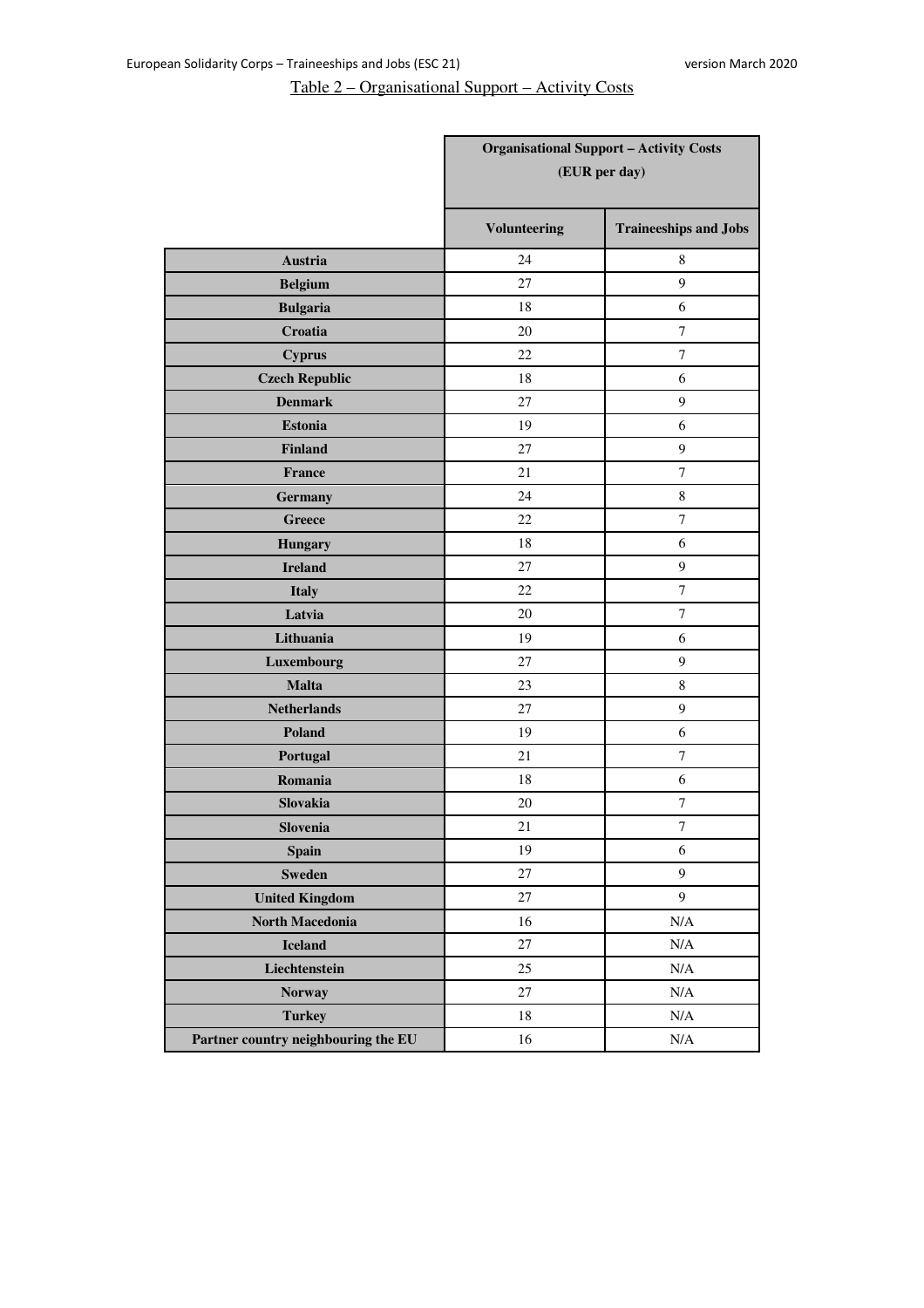European Solidarity Corps – Traineeships and Jobs (ESC 21) version March 2020

## 3. Inclusion support

The following rates are to be used for activities which include the participation of young people with fewer opportunities.

|                                     | <b>Inclusion Support</b><br>(EUR per day) |                              |
|-------------------------------------|-------------------------------------------|------------------------------|
|                                     | Volunteering                              | <b>Traineeships and Jobs</b> |
| Austria                             | $\,$ 8 $\,$                               |                              |
| <b>Belgium</b>                      | $\mathbf{9}$                              |                              |
| <b>Bulgaria</b>                     | $\sqrt{6}$                                |                              |
| Croatia                             | $\boldsymbol{7}$                          |                              |
| <b>Cyprus</b>                       | $\boldsymbol{7}$                          |                              |
| <b>Czech Republic</b>               | $\sqrt{6}$                                |                              |
| <b>Denmark</b>                      | $\boldsymbol{9}$                          |                              |
| <b>Estonia</b>                      | $\sqrt{6}$                                |                              |
| <b>Finland</b>                      | $\boldsymbol{9}$                          |                              |
| France                              | $\boldsymbol{7}$                          |                              |
| Germany                             | $\,8\,$                                   |                              |
| Greece                              | $\boldsymbol{7}$                          |                              |
| <b>Hungary</b>                      | 6                                         |                              |
| <b>Ireland</b>                      | $\mathbf{9}$                              |                              |
| <b>Italy</b>                        | $\boldsymbol{7}$                          |                              |
| Latvia                              | $\boldsymbol{7}$                          |                              |
| Lithuania                           | $\sqrt{6}$                                |                              |
| Luxembourg                          | $\boldsymbol{9}$                          |                              |
| <b>Malta</b>                        | $\,8\,$                                   |                              |
| <b>Netherlands</b>                  | $\boldsymbol{9}$                          |                              |
| Poland                              | 6                                         |                              |
| Portugal                            | $\boldsymbol{7}$                          |                              |
| Romania                             | 6                                         |                              |
| Slovakia                            | $\boldsymbol{7}$                          |                              |
| Slovenia                            | $\boldsymbol{7}$                          |                              |
| <b>Spain</b>                        | $\sqrt{6}$                                |                              |
| <b>Sweden</b>                       | $\boldsymbol{9}$                          |                              |
| <b>United Kingdom</b>               | $\boldsymbol{9}$                          |                              |
| North Macedonia                     | $\sqrt{5}$                                | $\rm N/A$                    |
| Iceland                             | $\boldsymbol{9}$                          | $\rm N/A$                    |
| Liechtenstein                       | $\,8\,$                                   | $\rm N/A$                    |
| <b>Norway</b>                       | $\overline{9}$                            | $\rm N/A$                    |
| <b>Turkey</b>                       | $\sqrt{6}$                                | $\rm N/A$                    |
| Partner country neighbouring the EU | $\mathfrak s$                             | $\rm N/A$                    |

## Table 4 – Inclusion Support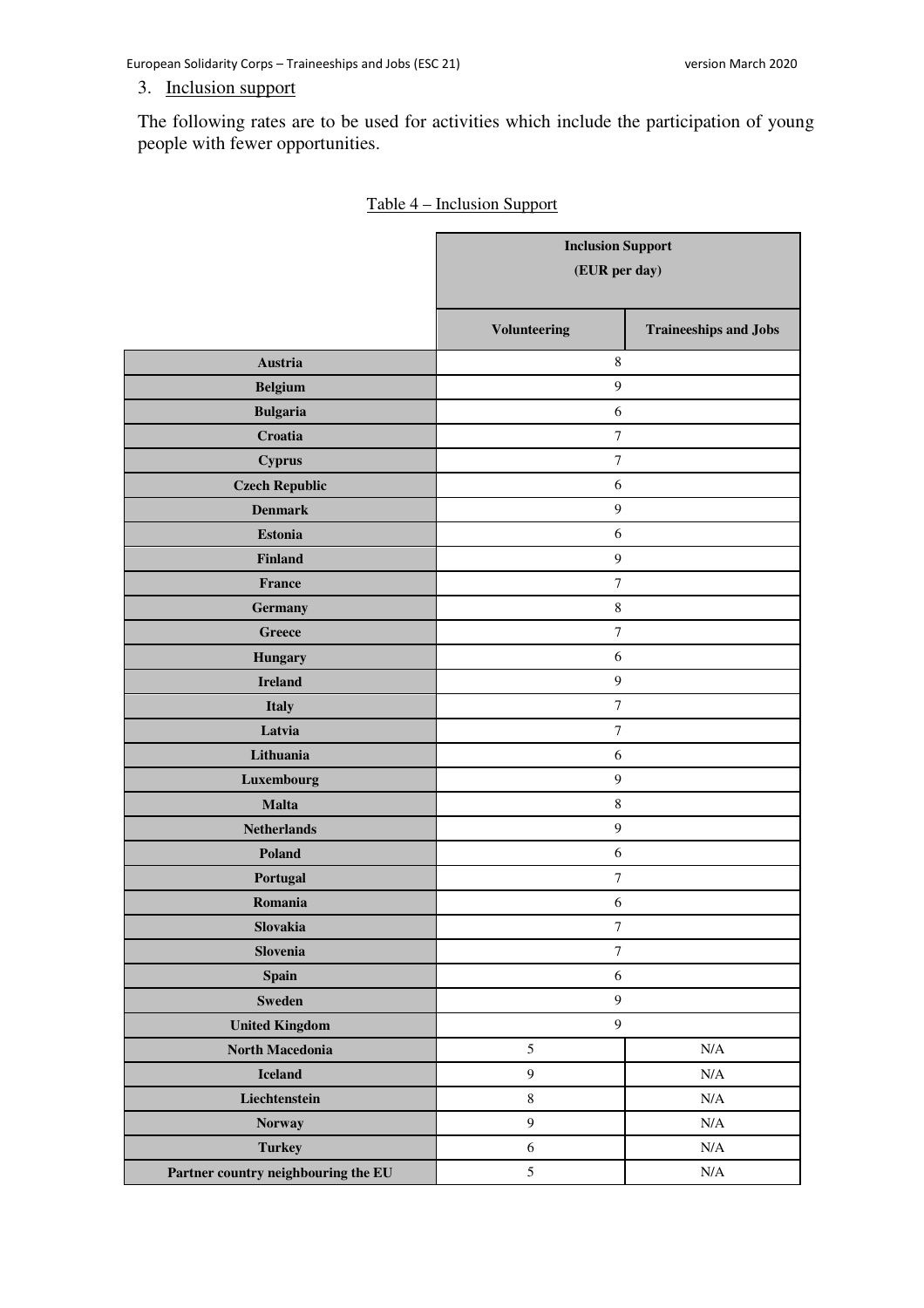## 4. Linguistic support:

This rate is applicable only for languages and/or levels not offered by the Online Linguistic Support. : EUR 150 per participant

## 5. Pocket Money

This rate is only applicable to Volunteering activities.

Table 5 – Pocket Money for volunteers

|                                     | <b>Pocket Money</b> |
|-------------------------------------|---------------------|
|                                     | (EUR per day)       |
|                                     | <b>Volunteering</b> |
| Austria                             | 5                   |
| <b>Belgium</b>                      | 4                   |
| <b>Bulgaria</b>                     | 4                   |
| Croatia                             | 5                   |
| <b>Cyprus</b>                       | 5                   |
| <b>Czech Republic</b>               | 5                   |
| <b>Denmark</b>                      | 6                   |
| <b>Estonia</b>                      | 4                   |
| <b>Finland</b>                      | 5                   |
| <b>France</b>                       | 6                   |
| <b>Germany</b>                      | 5                   |
| <b>Greece</b>                       | 5                   |
| <b>Hungary</b>                      | 5                   |
| <b>Ireland</b>                      | 6                   |
| <b>Italy</b>                        | 5                   |
| Latvia                              | 4                   |
| Lithuania                           | 4                   |
| Luxembourg                          | 5                   |
| <b>Malta</b>                        | 5                   |
| <b>Netherlands</b>                  | 5                   |
| <b>Poland</b>                       | 4                   |
| Portugal                            | 5                   |
| Romania                             | 3                   |
| Slovakia                            | 5                   |
| Slovenia                            | $\overline{4}$      |
| <b>Spain</b>                        | 5                   |
| <b>Sweden</b>                       | 5                   |
| <b>United Kingdom</b>               | 6                   |
| <b>North Macedonia</b>              | 3                   |
| <b>Iceland</b>                      | 6                   |
| Liechtenstein                       | 6                   |
| <b>Norway</b>                       | 6                   |
| <b>Turkey</b>                       | $\overline{4}$      |
| Partner country neighbouring the EU | 3                   |